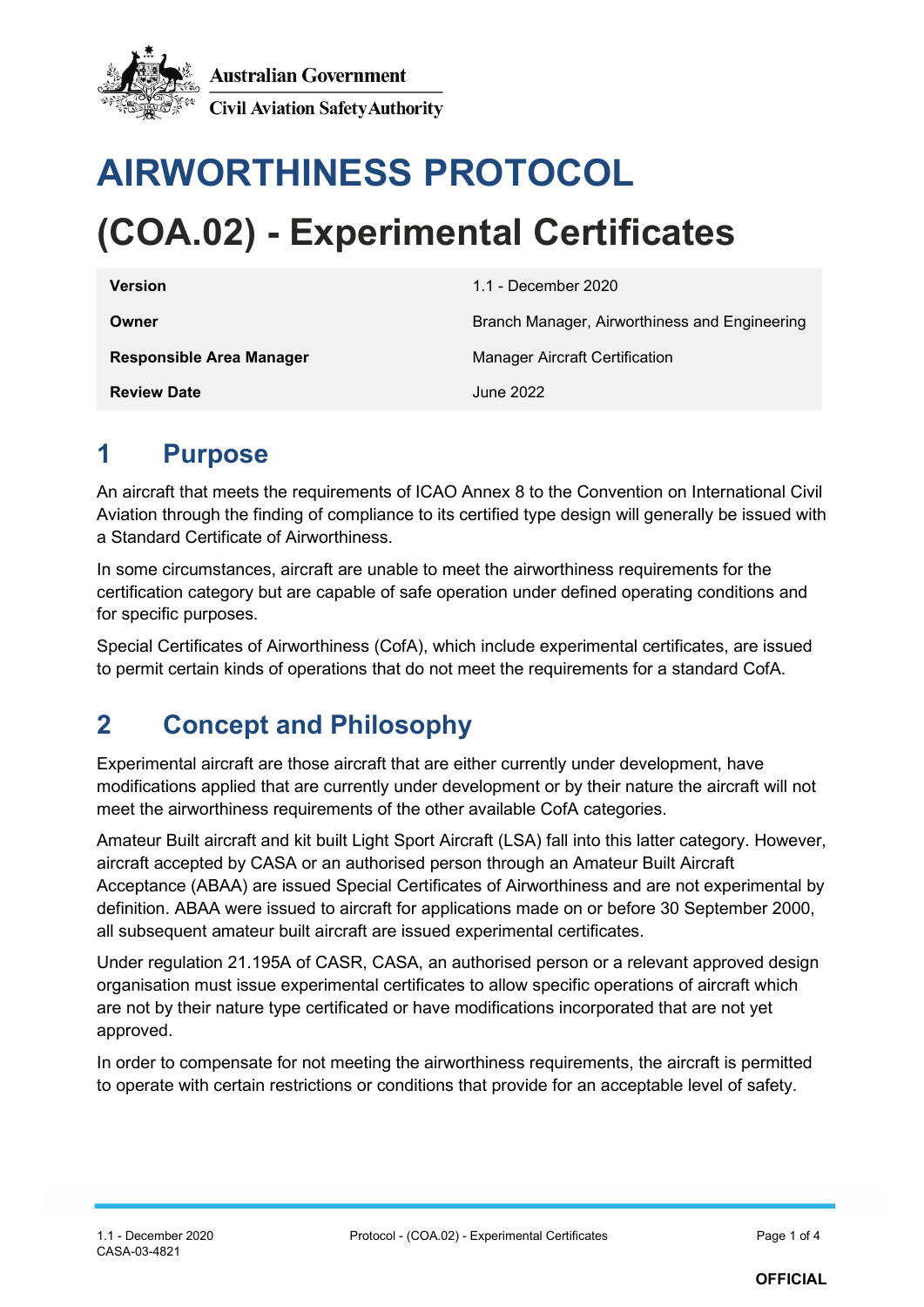#### **3 Process**

- a. All associated staff must be knowledgeable, familiar and competent with airworthiness principle (COA.02) - Experimental Certificates.
- b. All administration tasks should follow standard regulatory service administration procedures as applicable.
- c. An application for an Experimental Certificate must be completed in full by the applicant prior to the initiation of a formal assessment. The following Forms should be used:
	- i. FORM 718 Special Certificate of Airworthiness for the purposes identified in CASR 21.191 (a) through (i).
	- ii. FORM 682 Special Certificate of Airworthiness or Experimental Certificate for Light Sport Aircraft for the purposes identified in CASR 21.191 (i) and (k).
- d. FORM 727 Eligibility Statement Amateur-built Aircraft is also required to be completed by the applicant for the category of 'operating an amateur-built aircraft'.
- e. FORM 681 Light sport aircraft statement of compliance is also required where the purposes for certificate issue is operating certain light sport aircraft CASR 21.191(j).
- f. Workbook (COA.02) Experimental Certificates provides the detailed steps for the complete assessment. All steps must be confirmed by a competent CASA authorised person as satisfactory (or otherwise).
- g. FORM 882 Conformity Inspection Record must be used if an Aircraft Inspection is required
- h. Following approval, the formal notification of the approval must be sent to the applicant.

### **4 List of supplements**

Only the following supplements may be used in support of this protocol. The most recently approved versions will be found on the CASA intranet website. Approved forms are located on CASA's external website.

- a. Principle (COA.02) Experimental Certificates.
- b. Workbook (COA.02) Experimental Certificates.
- c. Instrument (COA.02) Experimental Certificates.
- d. Form 681 Light sport aircraft statement of compliance.
- e. Form 682 Special Certificate of Airworthiness or Experimental Certificate for Light Sport Aircraft
- f. Form 718 Application for Special Certificates of Airworthiness.
- g. Form 720 Special certificate of airworthiness.
- h. Form 727 Amateur built aircraft Eligibility statement.
- i. Form 882 Conformity Inspection Record.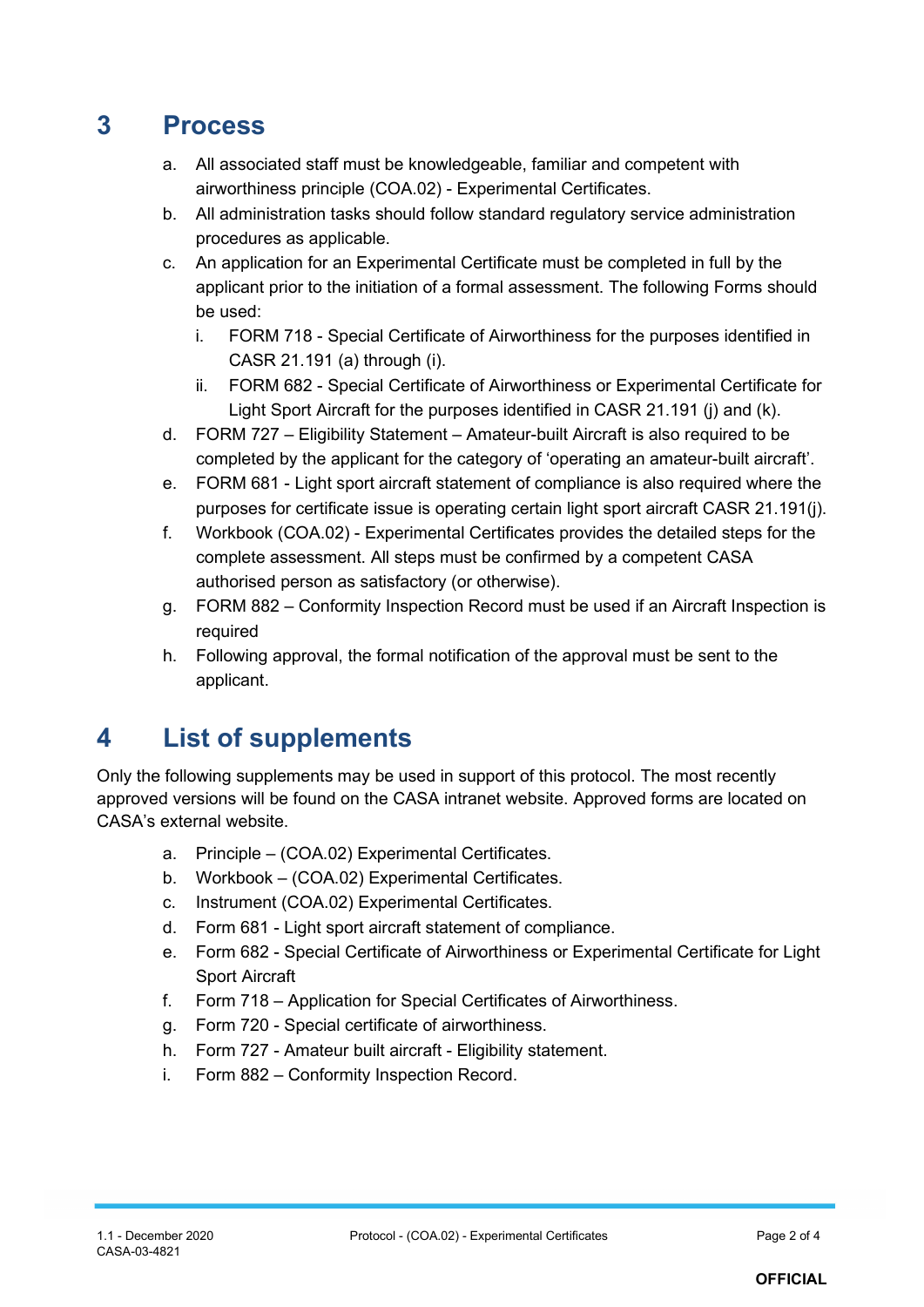#### **5 Scope**

This protocol considers the aspects for assessing an application for an Experimental Certificate for the purposes provided in CASR 21.191. Other classifications of Special Certificates of Airworthiness are the subject of Protocol (COA.01) - Certificates of Airworthiness.

### **6 Associated Legislation and Reference Material**

| <b>Document</b>          | Title                                                            |
|--------------------------|------------------------------------------------------------------|
| AC 21.4                  | Amateur-built experimental aircraft certification                |
| AC 21-10                 | <b>Experimental certificates</b>                                 |
| AC 21.41                 | Light sport aircraft certificate of airworthiness                |
| AC 21-42                 | Light sport aircraft manufacturers' requirements                 |
| AC 21-43                 | Experimental certificate for large unmanned aerial vehicle (UAV) |
| AC 21-47                 | Flight test safety                                               |
| <b>FAA Order 8130.2J</b> | Airworthiness Certification of Aircraft                          |
| CASR Subpart 21.H        | Certificates of airworthiness and special flight permits         |

### **7 ICAO References**

#### **Standards**

Annex 8, Part II, Airworthiness of Aircraft.

#### **Guidance Material**

Doc 9760, Part III, Chapter 4, Certificate of Airworthiness.

#### **Protocol Questions**

AIR 5.149, AIR 5.151, AIR 5.183, AIR 5.185, AIR 5.187.